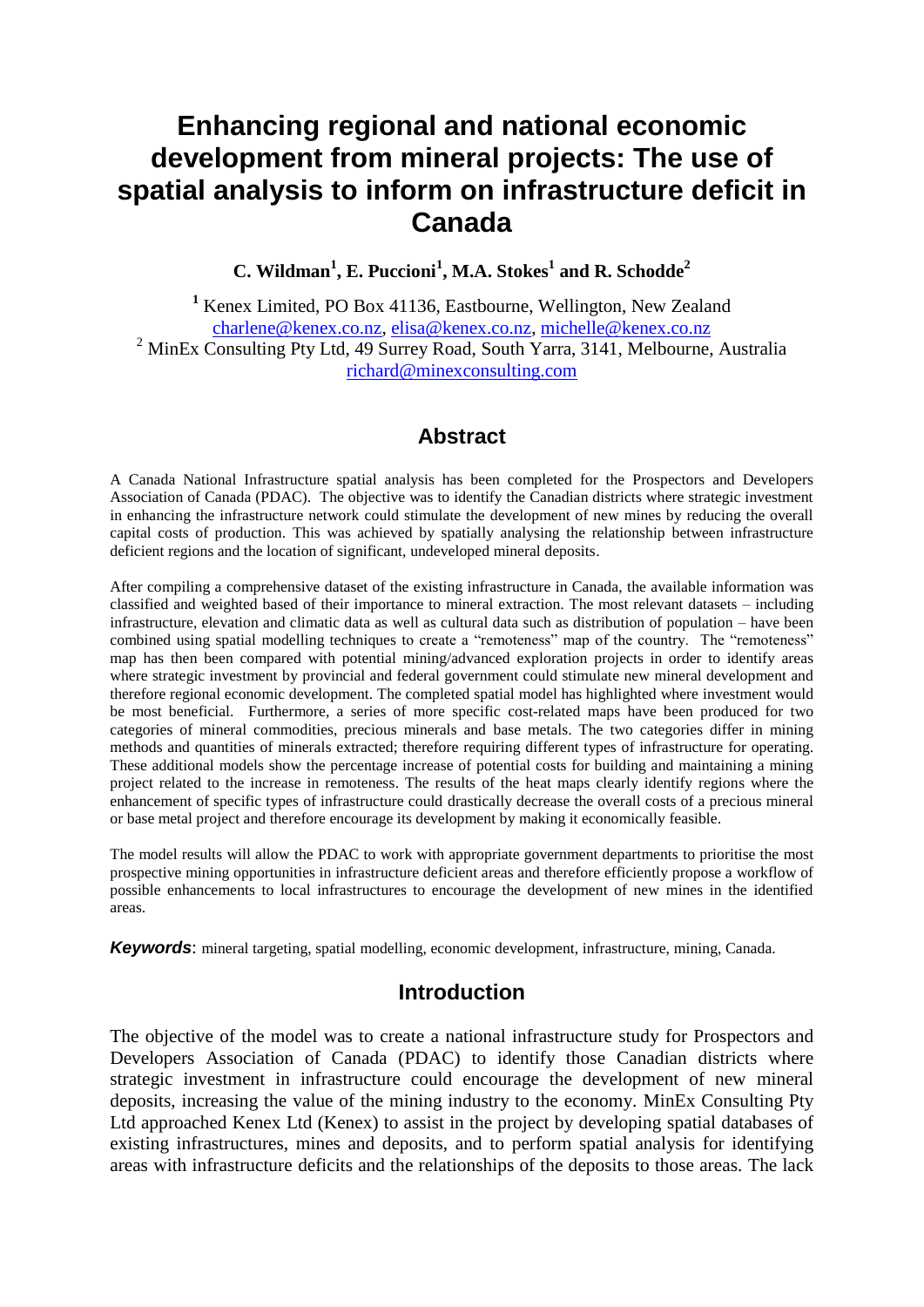of infrastructure is associated with higher capital and operating costs that may become a major constraint to developing new mining projects in these remote regions.

Spatial modelling techniques were used to complete the study. These techniques take into account all the available relevant infrastructure data in Canada and combine them in a Geographic Information System (GIS) to identify areas lacking infrastructure. Creating a map of remote and undeveloped areas (referenced in the study as "remoteness map") involves a large number of variables and incorporation of multiple data sets. The primary consideration is the distance of a site to existing road, rail, transmission networks and/or ports and airports; then other important parameters need to be considered, such as the terrain complexity between the site and existing infrastructure, the presence of permafrost, climatic conditions, population density and the distribution of waterways and restricted areas, including national parks and reserved land. Each separate factor can have a varying degree of influence on the economics of a project depending on the needs and requirements of different deposits. With the complexity of analysis required, the use of expert weighted spatial modelling (Fuzzy Logic) was selected as the most appropriate method to create the required output. The first output of the spatial modelling created a general remoteness map for the entire country, highlighting remote areas and providing information about the types of infrastructure these areas are especially lacking. The resulting map was then compared with the locations of known mines and undeveloped deposits to identify potential areas of interest that could become economically important with a strategic investment in infrastructure.

Furthermore, a set of cost maps has been created for two different commodities: precious minerals and base metals. The two categories differ in mining methods and quantities of minerals extracted; therefore they necessitate different types of infrastructure for operating. The new set of maps took into account the mining requirements of each commodity type and spatially calculated the potential increase of capital and operating costs associated with the distance from the key types of infrastructures for each commodity. The results aimed to give a better understanding of the economic impact of the remoteness on the development of a mining project, showing at the same time how investing in specific types of infrastructure could potentially unlock projects for precious minerals, base metals or both commodities.

# **Remoteness map of Canada**

#### **Data sources**

The study included an initial compilation of infrastructure data and other data of relevance for determining the remoteness of an area. The compilation included publicly available data for Canadian infrastructures, mines and deposits, climate, elevation and cadastral information. A number of parameters were then defined as important for successfully finding undeveloped remote areas:

- Infrastructure data: distance from roads and type of closest roads; distance from transmission lines and stations; distance from railroads and type of rails; distance from ports and airports facilities.
- Topographic barriers: elevation; complexity of the surrounding terrain and slope; waterways and lakes.
- Climatic variables: yearly minimum temperature and its distribution; permafrost distribution.
- Cultural data: population indexes and distribution; natural parks and restricted areas.
- Known mines and undeveloped deposit locations.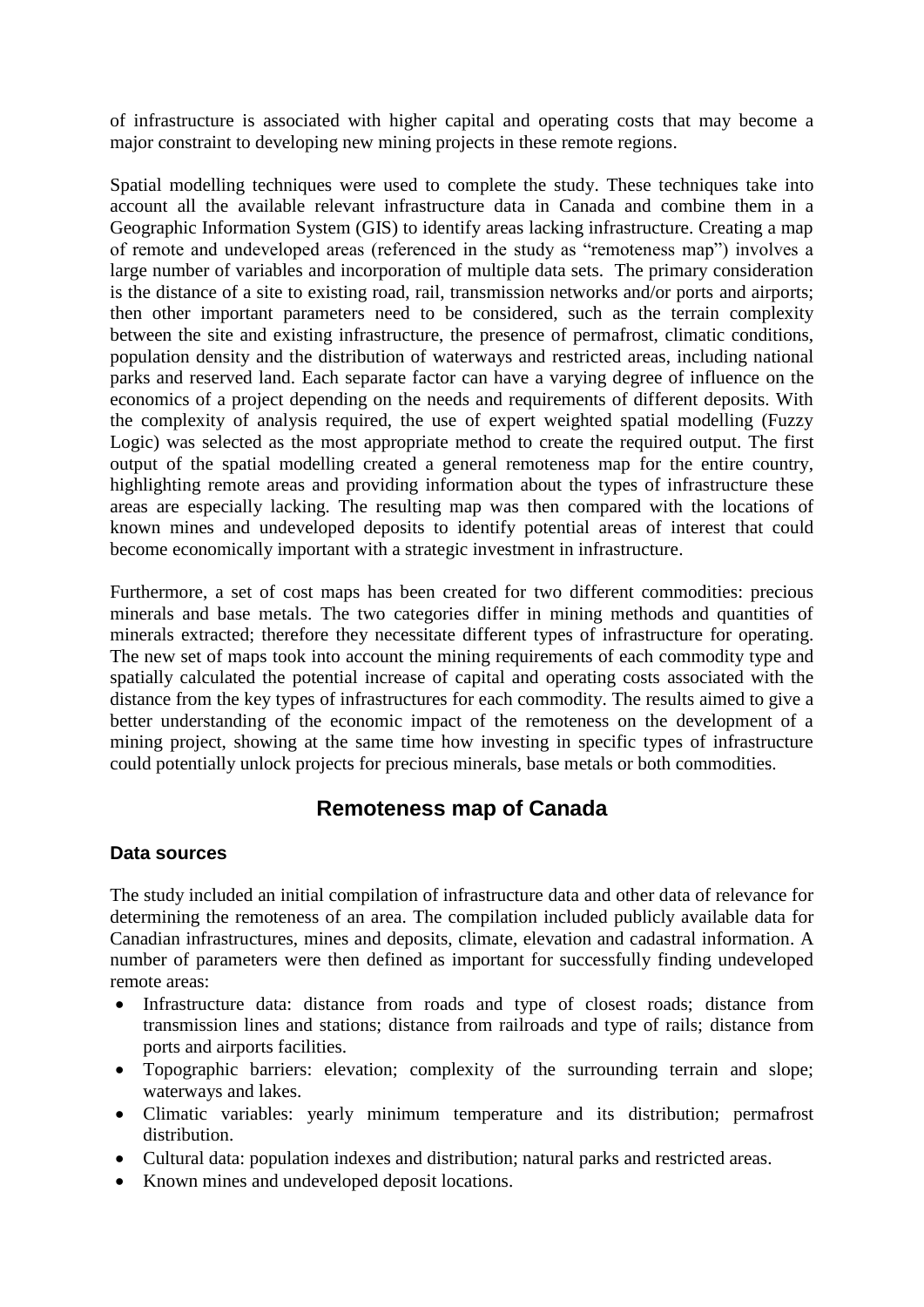The data was managed in a GIS and manipulated using techniques such as buffering, grid extrapolation, grid interpolation, map classification and focal neighbourhood statistics.

### **Fuzzy logic modelling**

The study area for this project consists of the entire land mass of Canada. For the modelling, a 500 m by 500 m resolution grid was generated over the country. The resolution of the grid was chosen as appropriate for a national scale model, balancing the high resolution of the infrastructure and terrain analysis against the practicalities of data management and computer processing and the resolution of the output maps.

Spatial data modelling was undertaken using the Fuzzy Logic technique developed by Bonham-Carter of the Canadian Geological Survey (Bonham-Carter, 1994). This was done using the Spatial Data Modeller extension (ArcSDM) for ESRI's ArcGIS for Desktop software. Fuzzy Logic relies on expert opinion to derive weights that rank the relative importance of all the variables considered in the model. The datasets used are reclassified based on their values and the expert's knowledge, and then a weighting value (0-1) is assigned to each class. The weight expresses the degree of importance of the various classes as predictors of the feature under consideration. These predictive maps can be combined by a variety of Fuzzy Logic operators (fuzzy AND, fuzzy OR, fuzzy gamma, etc.). The operator determines how the model statistically combines the input maps to create the final map, which identifies areas with the highest probability relevant to the feature being modelled [\(Figure 1\)](#page-2-0).



<span id="page-2-0"></span>**Figure 1.** Thematic maps weighted and combined using Fuzzy Logic operators to create a predictive map.

<span id="page-2-1"></span>

| Weight         | <b>Description</b>                                                                |
|----------------|-----------------------------------------------------------------------------------|
| $0.001 - 0.01$ | Any predictive map with this weighting will exclude this cell.                    |
|                | A cell with this weight will only result in a ranked cell if all other predictive |
| 0.1            | maps have high weights.                                                           |
|                | A combination of these weights will produce varying degrees of suitability,       |
|                | e.g. If all cells have weights of 0.8 or 0.9 then the output cell will be         |
| $0.5 - 0.9$    | classified as highly prospective.                                                 |
|                | 1 is not used as a weight for any of the predictive maps in this model            |
|                | because it assumes a perfect ability of the data to predict infrastructure        |
|                | locations.                                                                        |

**Table 1.** Explanation of Fuzzy Logic weights.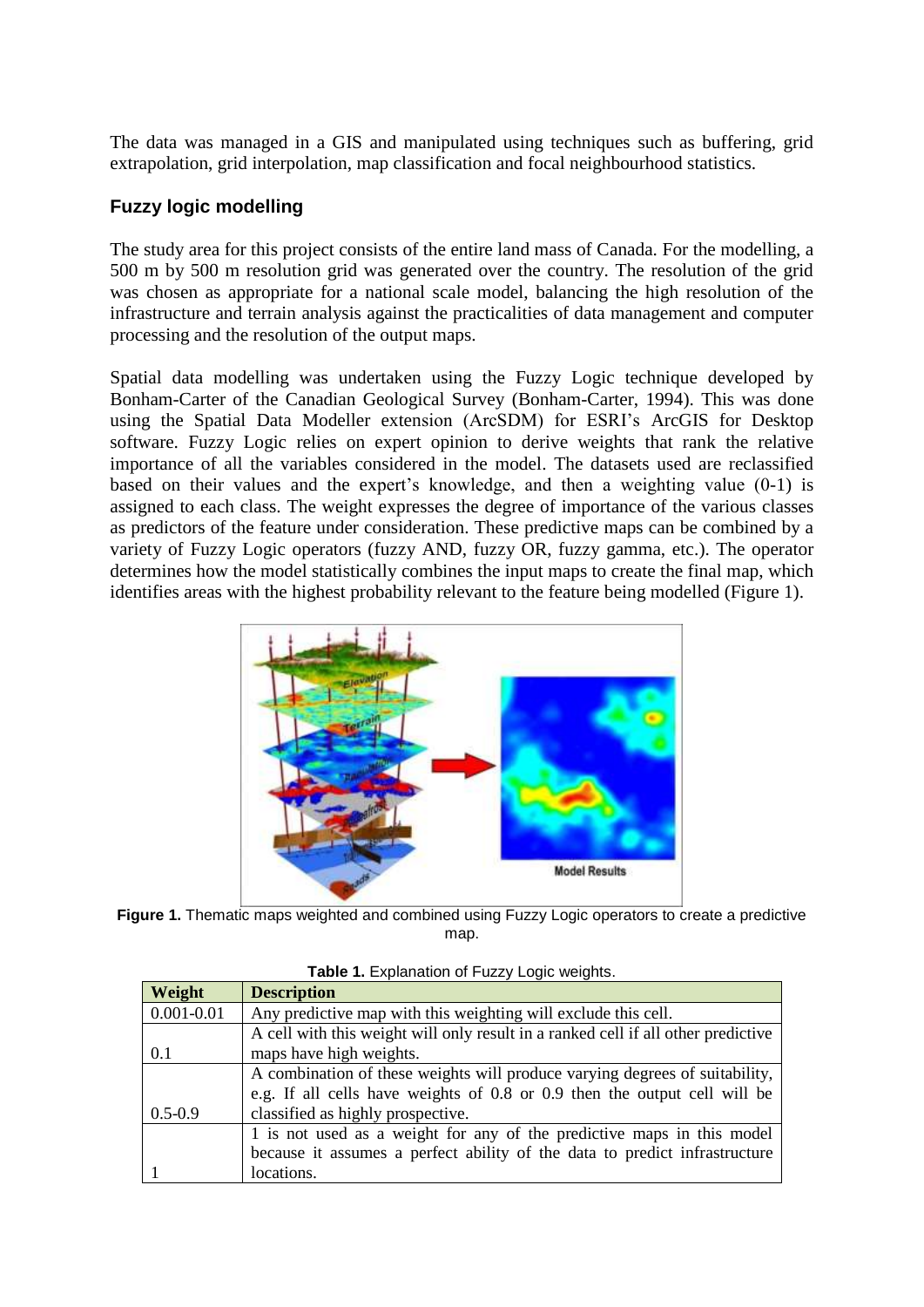For this model, 22 weighted predictive maps were created, using the available data to represent as many of the identified factors affecting the economic development of remote areas as possible. Each map represents a feature and contains classes of values for that feature. Expert opinion was used to weight each class based on its importance. The weights and their general effects are summarised in [Table 1.](#page-2-1) The resulting weighted predictive maps were then combined using the Fuzzy operators OR, AND and Gamma in order to produce the final remoteness map of the country (**Error! Not a valid bookmark self-reference.**).

| <b>Fuzzy Operator</b> | <b>Description</b>                                                  |  |  |  |  |  |
|-----------------------|---------------------------------------------------------------------|--|--|--|--|--|
| <b>AND</b>            | The minimum of the fuzzy memberships from the input fuzzy rasters.  |  |  |  |  |  |
| <b>OR</b>             | The maximum of the fuzzy memberships from the input fuzzy rasters.  |  |  |  |  |  |
|                       | A decreasive function. Used when the combination of multiple        |  |  |  |  |  |
| <b>PRODUCT</b>        | evidence is less important or smaller than any of the inputs alone. |  |  |  |  |  |
|                       | An increasive function. Used when the combination of multiple       |  |  |  |  |  |
| <b>SUM</b>            | evidence is more important or larger than any of the inputs alone.  |  |  |  |  |  |
|                       | The algebraic product of the fuzzy Sum and the fuzzy Product, both  |  |  |  |  |  |
| <b>GAMMA</b>          | raised to the power of gamma (between 0 and 1).                     |  |  |  |  |  |

**Table 2. Explanation of Fuzzy Operators.** 

#### **Predictive Modelling Outputs**

The 22 predictive maps created for the relevant spatial data were classified and weighted according to Richard Shodde's feasibility analysis of existing operating mines (Schodde, 2015) and then combined to create the final map of the remoteness for all of Canada. The workflow of the spatial model is explained in **Error! Reference source not found.**. The steps outlined below were followed in the model to obtain the remoteness map:

- The predictive maps for road, rail, port and airport were combined together with the Fuzzy operator OR in order to create an inclusive map of the distribution of all the transportation infrastructures in the country. In this map, the value of each cell represents the distance of that cell from any type of transportation network.
- In a similar way, the predictive map for power lines and stations were combined using the Fuzzy operator OR in order to create a map for the transmission network. This map also represents the distance of each cell from any type of power transmission.
- $\bullet$  The three terrain maps elevation, slope and terrain complexity were combined using the Fuzzy operator Gamma with a value of  $0.8<sup>1</sup>$ . The Gamma operator accounts for not only the weights of the classes in each map but also the combination of weights between different maps, giving the best overview of terrain conditions for each cell of the map.
- The climate parameters, permafrost and minimum temperature, were introduced in the model to identify areas with challenging climate features. For this reason, the climate maps were combined using the Fuzzy operator AND<sup>2</sup>. This operator prioritizes the lower weighted classes over the others and therefore creates a climate map where each cell represents the least favourable climate condition between the two maps.
- The derived maps infrastructure, transmission, terrain and climate have been combined with the population density map (shown as a cultural map) using the Fuzzy operator Gamma (0.8). The resulting map is the remoteness map for the entire country as shown in Fig. 3.

<sup>1</sup> The algebraic product of the Fuzzy Sum and the Fuzzy Product, both raised to the power of gamma (between 0 and 1).

 $2$  The minimum of the Fuzzy memberships from the input fuzzy rasters.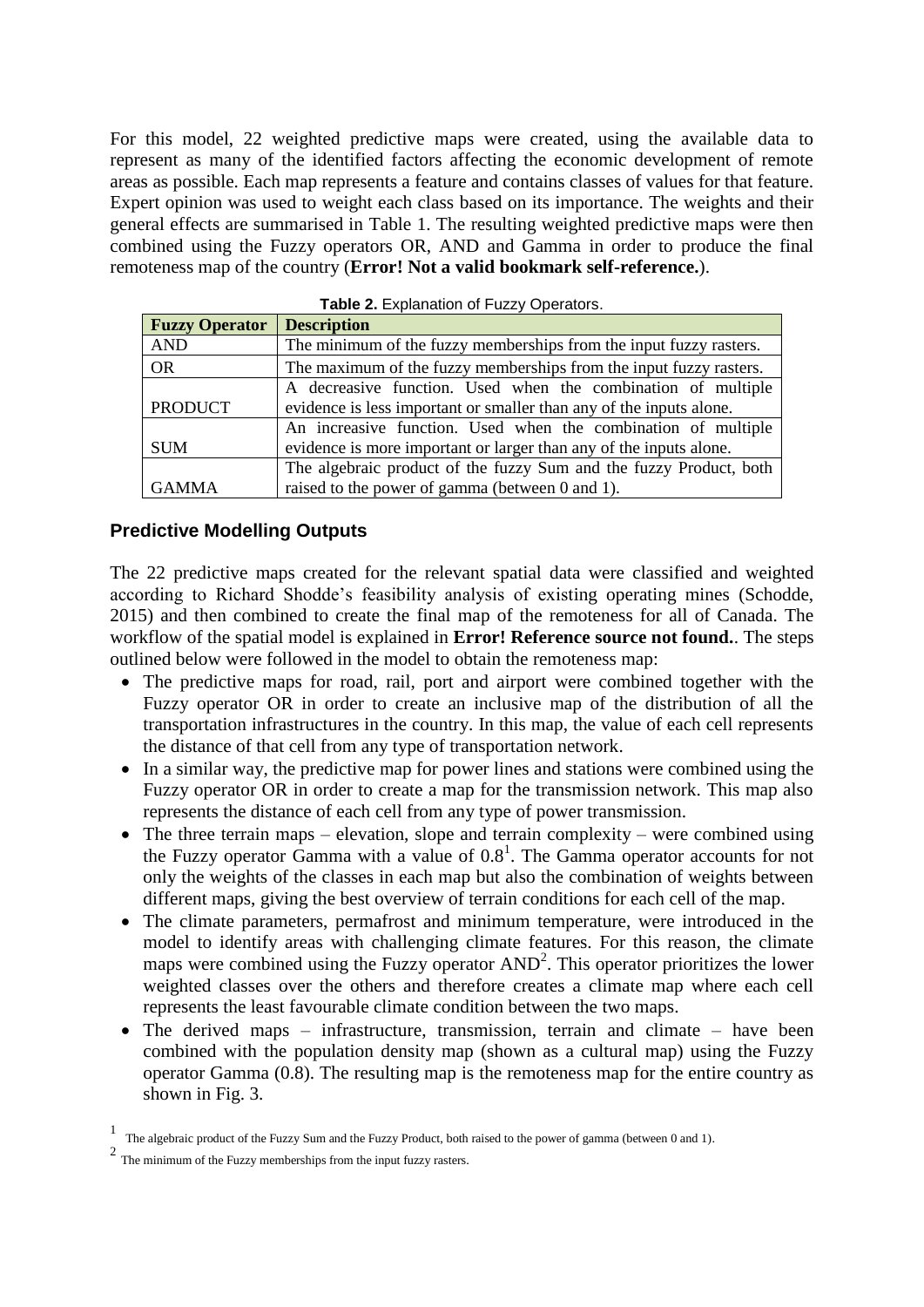

Figure 2. Diagram of the model procedure.

The remoteness map is the initial result of the study. It highlights areas where the infrastructure is present and well developed (dark blue), areas that are instead remote with a very low level of infrastructure (bright red) and a series of areas in between with varying degrees of development. These intermediate areas, which can be identified on the map with a range of colours from light blue to yellow, can be viewed as the most economically feasible places for a potential enhancement of the already existent infrastructure or the construction of new facilities. The remoteness map has then been used for comparison with the locations of operating mines and undeveloped deposits [\(Figure 4\)](#page-5-0) in order to identify the most prospective regions for developing new mining projects with relevant funding from the local government. [Table 3](#page-4-0) shows the number of projects for each category that fall in the different bands of remoteness, from highly remote to high density of infrastructure, giving a solid preliminary indication about how many new projects could be unlocked with investment in infrastructure for different types of remote areas.

| <b>Class</b>                   | Number of              | <b>Undeveloped and</b>      |  |  |
|--------------------------------|------------------------|-----------------------------|--|--|
|                                | <b>Operating Mines</b> | <b>Feasibility Deposits</b> |  |  |
| Highly remote                  |                        | 38                          |  |  |
| Remote                         |                        | 58                          |  |  |
| Mildly remote                  | h                      | 159                         |  |  |
| Presence of infrastructure     |                        | 250                         |  |  |
| High density of infrastructure | 73                     |                             |  |  |

<span id="page-4-0"></span>**Table 3.** Comparing operating and undeveloped & feasibility deposits with the remoteness map.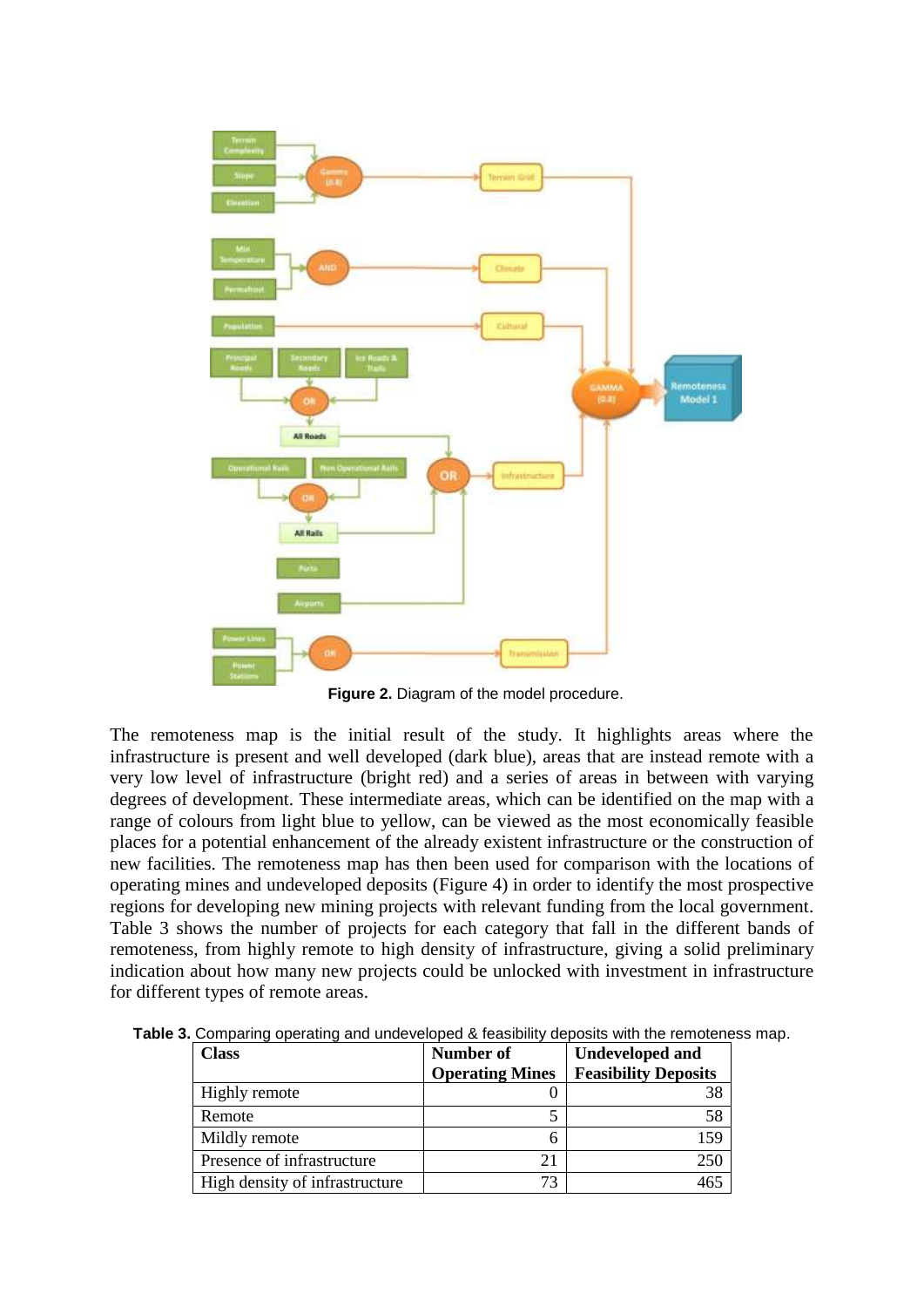

**Figure 3. Remoteness map of Canada.** 



<span id="page-5-0"></span>**Figure 4.** Undeveloped deposits compared to the remoteness map.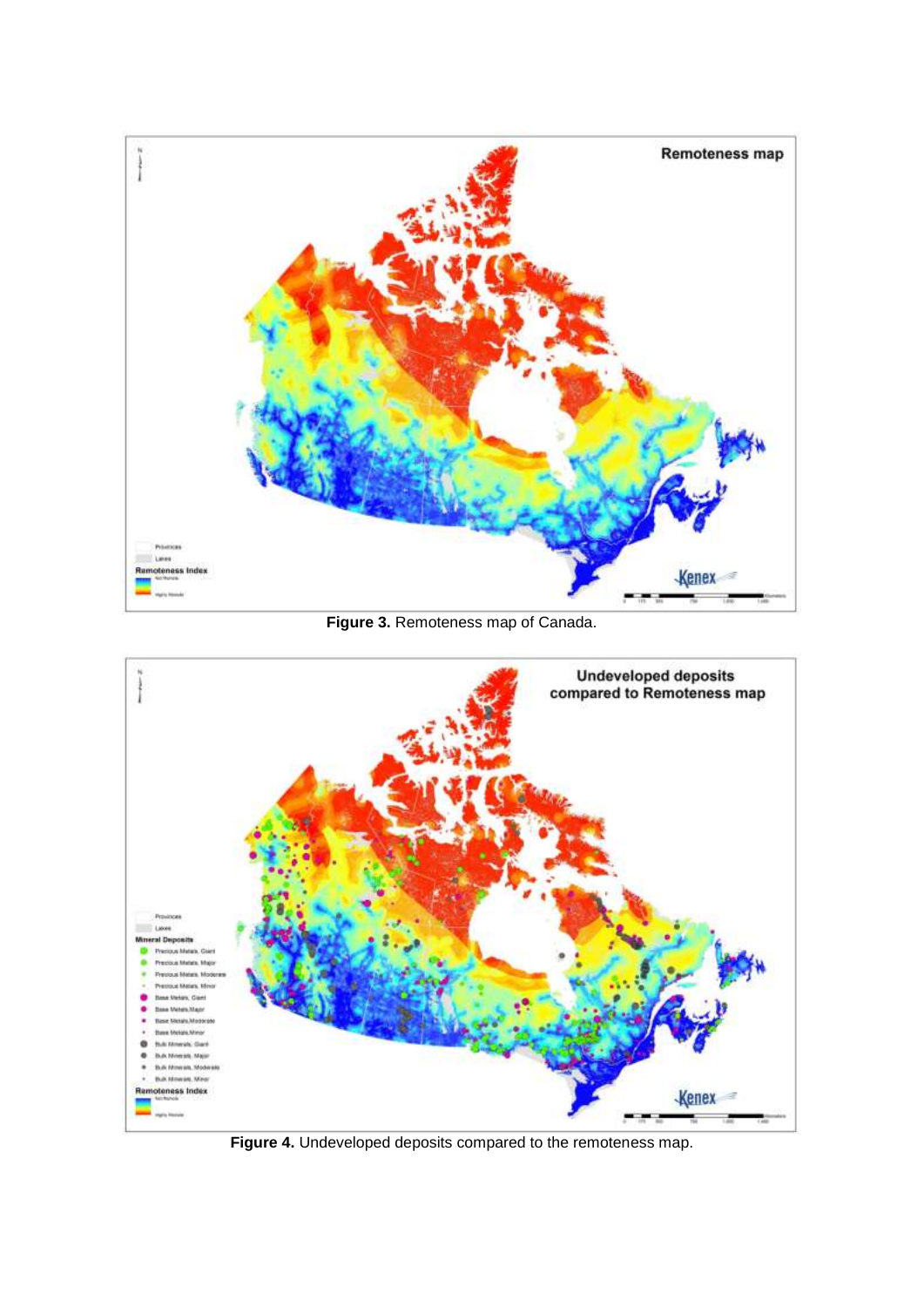# **Precious minerals and base metals cost maps**

Comparing the remoteness map to locations of feasibility and undeveloped projects provides a useful first approach to identify key areas where the development of infrastructure can create potentially economic projects. However, the remoteness map does not account for the costs of construction or maintenance for mines of various commodity types and the potential for costs to increase with respect to the distance from the infrastructure required to develop an economically suitable mine. For this reason, more detailed cost maps have been developed for the two commodity types analysed in this study, precious minerals and base metals.

These maps have been generated using calculations and weightings provided by MinEx Consulting. A set of assumptions for the cost associated with increasing remoteness for each commodity type have been derived from analysis of operating mine profiles. General assumptions and methodologies have been used for all commodity types, but the parameters analysed vary for each commodity due to the importance of specific types of infrastructure in mining different commodity types.

The estimated costs for each of the weighting factors have been normalised to observe the potential impact on the head-grade required in order to determine if the project can be considered economic. A mine that has a perfect supply of infrastructure surrounding it will have a normalised grade of 1; there will be a percentage increase the further the project is located from the required infrastructures. The normalised grade is used to show how the distance from each considered type of infrastructure might have an impact on the economic potential of a project, independently from the mineral market oscillations and the actual cost of the studied infrastructures. Therefore, the normalised percentage increase of grade needs to be interpreted as an indication of construction and maintenance costs of the mine, and not as the actual grade value of the mined mineral.

For the capital costs nine factors were considered in creating the final maps. Each of them represents the cost of building new infrastructure around the mine site depending on the distance of the mine from the existent infrastructure:

- Power: calculating the cost of connecting a mine to the power grid versus building a diesel generator based on the distance from the existing grid.
- Roads: representing the costs of building a road for connecting the mine to the existing network. The roads must be differentiated in normal road and ice roads – less expensive to build but more expensive to maintain – which have to be constructed in permanent permafrost areas.
- Storage: this parameter is used only in the capital costs of a base metals mine located in a permanent permafrost region. It calculates the cost of building stockpile facilities at mine sites serviced by ice roads – that only operate for 4-8 weeks per year – versus the cost of building an all-weathered road to the road network or the coast.
- Airports: calculating the cost of building a new airport or upgrading an existing one near the mine site.
- Sea ports: calculating the cost of building a new sea port or upgrading an existing one near the mine.
- Towns: calculating the cost of building a camp for the workers at mine sites too far from towns for commuting.
- General terrain effects: representing the possible increase in capital costs due to more difficult terrain conditions, such as mountainous areas or continuous permafrost.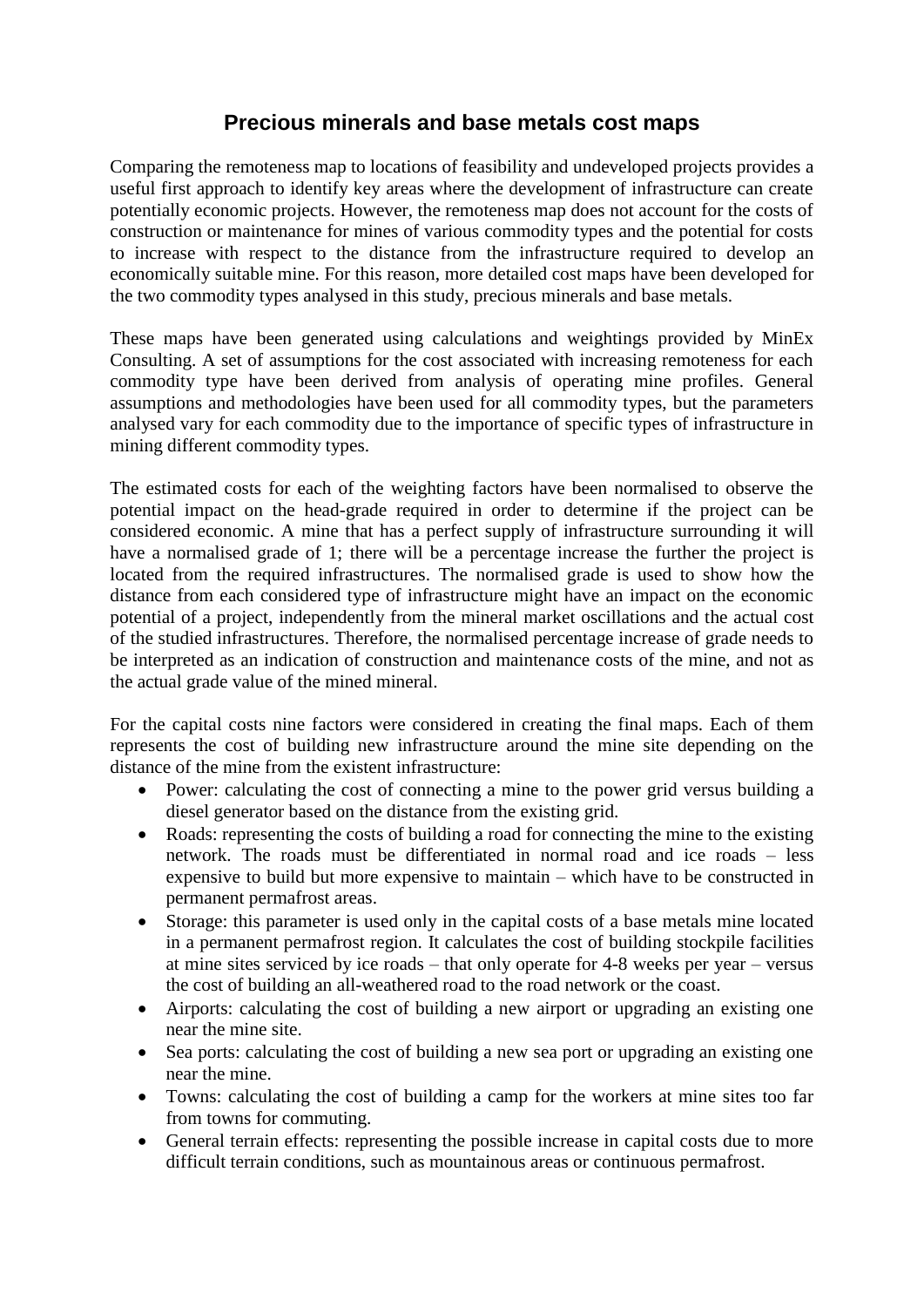For the operating costs, the heat maps give a broad overview of the costs associated with maintaining newly built or existing infrastructures during the life time of a mine. These costs are determined by multiple local factors and may change over time; therefore, the final maps aim to show a more generic estimation of the increase in operating costs. For these maps, four main parameters have been considered; each of them represents the cost of maintaining the infrastructure at the mine site depending on the distance of the mine from the existent infrastructure:

- Power: calculating the cost of maintaining a diesel generator for the mine sites located in areas too far away from the existent transmission network.
- Roads: calculating the cost of maintaining a road, both in non-permafrost and in continuous permafrost regions.
- Inbound and outbound material: calculating the cost of transporting goods to and from the mine site based on the distance from the main cities and ports and the best possible routes to follow.
- Fly in-fly out: related to the distance from towns, represents the cost of flying people (and material) from the provincial capitals to the mine site.
- General terrain effects: representing the possible increase in operating costs due to more difficult terrain conditions, such as mountainous areas or permanent permafrost.

Furthermore, the geography of Canada needs to be considered when reviewing both the capital cost and the operating cost parameters: new projects situated on the islands and peninsulas near the Arctic Circle will be extremely remote and therefore will have different requirements and costs compared to projects located on the mainland. For this reason, a different set of parameters and weightings have been used for the island region.

Capital and operating costs vary greatly depending on the size of the mine. As a rule, the percentage increase in grade is higher for small deposits than major ones. In order to give a more realistic representation of the difference in costs related to the deposit size, a separate cost map has been created for small, moderate and major deposits for each type of commodity. In this study, deposits are considered small if having a mining rate less or equal 0.35 Mtpa; moderately sized deposits have a mining rate of 1.75 Mtpa; major deposits have a mining rate of 4.9 Mtpa.

All the mentioned parameters have been weighted and combined together to create a capital cost map, an operating cost map and a final cost map for small, moderate and major deposits of precious minerals [\(Figure 5\)](#page-8-0) and base metals [\(Figure 6\)](#page-9-0). A summary of the type and number of deposits falling inside each percentage break of the final maps, as well as the ratio between the number of undeveloped projects and the total number of projects have been created comparing the final cost map with the deposit locations. This offers an overview of the impact of the overall costs in the development of economic projects [\(Table 4](#page-8-1) and [Table 5\)](#page-8-2).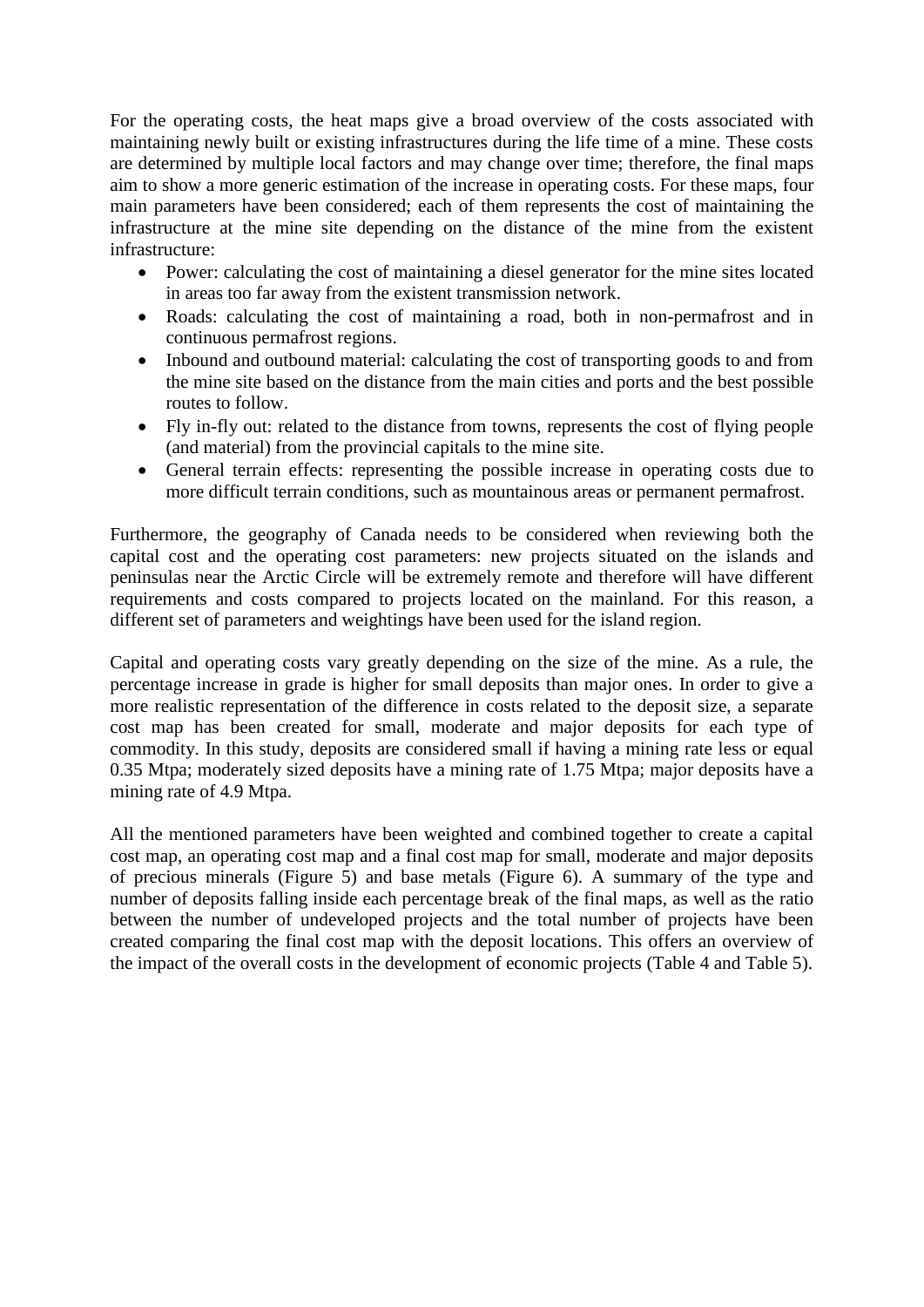<span id="page-8-1"></span>

| Grade           | Area      |     |                |                  | $Un-$         | Undevelop          | Undevelop    | Undeveloped/ |
|-----------------|-----------|-----|----------------|------------------|---------------|--------------------|--------------|--------------|
| <b>Increase</b> | $(km^2)$  | All | <b>Closed</b>  | <b>Operating</b> | developed     | <b>Feasibility</b> | <b>Other</b> | All          |
| $0-10%$         | 1,773,245 | 385 | 142            | 21               | 172           | 27                 | 145          | 51.34%       |
| 10-20%          | 1,636,256 | 117 | 47             | 10               | 55            | 12                 | 43           | 49.11%       |
| 20-30%          | 1,167,717 | 50  | 33             |                  | 60            | 12                 | 48           | 61.22%       |
| 30-40%          | 920.421   | 36  | $\mathbf Q$    |                  | 31            |                    | 26           | 68.89%       |
| 40-50%          | 1,227,368 | 26  | 3              |                  | 20            | 8                  | 12           | 86.96%       |
| 50-60%          | 1,756,876 | 25  | $\overline{4}$ |                  | 6             | 4                  | $\bigcap$    | 60%          |
| 60-70%          | 1,012,394 |     | 3              | 0                | $\mathcal{L}$ |                    | $\bigcap$    | 70%          |
| 70-80%          | 9,402     |     |                |                  |               |                    |              | 50%          |

**Table 4.** Statistics and summary for major precious metals cost map.

**Table 5.** Statistics and summary for base metals major deposits cost map.

<span id="page-8-2"></span>

| Grade           | Area      |               |                |                  | $Un-$     | Undevelop          | Undevelop                | Undeveloped/ |
|-----------------|-----------|---------------|----------------|------------------|-----------|--------------------|--------------------------|--------------|
| <b>Increase</b> | $(km^2)$  | All           | <b>Closed</b>  | <b>Operating</b> | developed | <b>Feasibility</b> | <b>Other</b>             | All          |
| $0-10%$         | 93.919    | 20            | 4              |                  | 16        | 4                  | 12                       | 80%          |
| 10-20%          | 923,268   | 283           | 138            | 19               | 126       | 16                 | 110                      | 44.52%       |
| 20-30%          | 1.374.508 | 142           | 71             | 5                | 66        | 11                 | 55                       | 46.48%       |
| 30-40%          | 1.303.836 | 89            | 21             | ς                | 63        | Q                  | 54                       | 70.79%       |
| 40-50%          | 1.399.056 | 59            | 6              | 4                | 49        | 12                 | 37                       | 83.05%       |
| 50-60%          | 1.512.637 | 56            | 4              |                  | 51        | $\mathbf Q$        | 42                       | 91.07%       |
| 60-70%          | 1,286,278 | 21            | $\overline{c}$ | ◠                | 17        |                    | 12                       | 80.95%       |
| 70-80%          | 809.735   | $\mathcal{L}$ | $\theta$       |                  | ⇁         | $\Omega$           | $\overline{\phantom{0}}$ | 100%         |
| 80-90%          | 560,206   | 6             | $\theta$       | 0                | 6         |                    | 5                        | 100%         |
| 90-100%         | 133,489   |               | 0              | 0                |           |                    | $\overline{0}$           | 100%         |



<span id="page-8-0"></span>**Figure 5.** Final cost map for precious minerals major deposits.